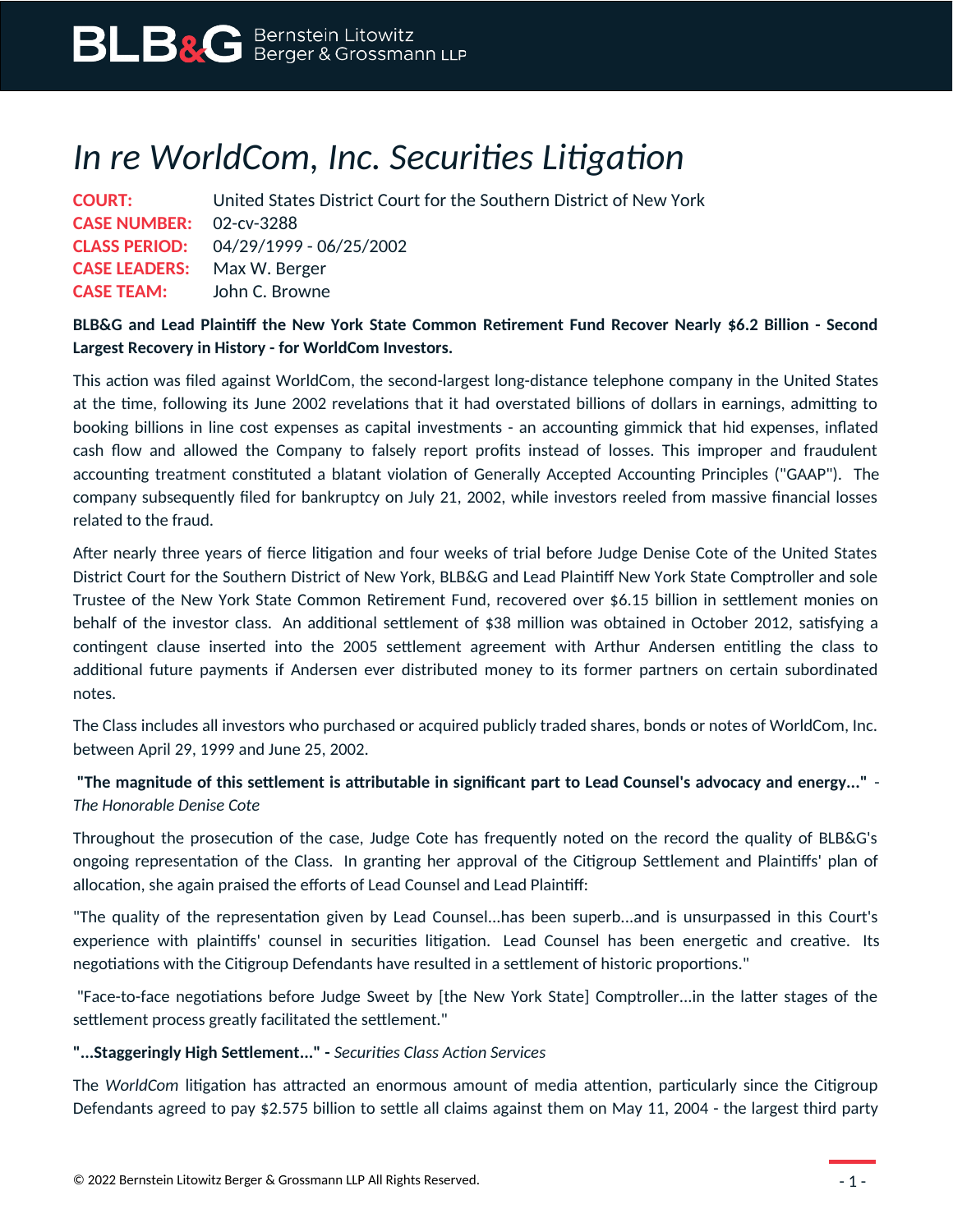

payment ever in a securities class action settlement. When first announced to a worldwide media audience, the settlement was reported across the globe - including the front pages of both *The Wall Street Journal* and *The New York Times*. Securities Class Action Services, a firm which monitors and researches shareholder litigation, told the Dow Jones Newswires at that time: "It is a staggeringly high settlement. This has got to be a huge wake-up call for the other banks."

## **Case Background**

On paper, WorldCom, Inc. was the second-largest long-distance telephone company in the United States.

On June 25, 2002, WorldCom rocked Wall Street when it revealed that it had overstated billions of dollars in earnings. The Company admitted that it had booked billions in line cost expenses as capital investments, an accounting gimmick that hid expenses, inflated cash flow and allowed the Company to falsely report profits instead of losses. This improper and fraudulent accounting treatment, which constitutes a blatant violation of Generally Accepted Accounting Principles ("GAAP"), boosted cash flow because it improperly treated costs as an asset that could be written down over time, not immediately.

On July 21, 2002, WorldCom filed for bankruptcy. The revelations of WorldCom's overstatements continued. Additional misstated results were related to WorldCom's accounting reserves - monies set up to fund future liabilities which may be reversed when management believes they are no longer needed.

Multiple securities lawsuits were filed in numerous jurisdictions against certain former WorldCom directors and officers, WorldCom's former auditor, and numerous investment banks that underwrote WorldCom securities. These cases were consolidated before the Honorable Denise Cote of the United States District Court for the Southern District of New York in August 2002. On August 12,2002. Judge Cote appointed the New York State Common Retirement Fund as Lead Plaintiff for the Class in In re WorldCom, Inc. Securities Litigation, and also appointed BLB&G, the Common Retirement Fund's choice, as Co-Lead Counsel for the Class.

One of the largest securities cases in history, this action was prosecuted on behalf of a court-certified class of all individuals or entities (excluding defendants and related parties) (the "Class") who purchased or acquired publicly traded securities of WorldCom, Inc. during the period from April 29, 1999 through and including June 25, 2002 (the "Class Period") and who were injured thereby.

### JUDGE COTE LIFTS THE PSLRA DISCOVERY STAY

On November 21, 2002, the Judge Cote granted the request of Lead Plaintiff the Common Retirement Fund for a partial lifting of the PSLRA discovery stay in the action which allowed. Judge Cote's opinion required WorldCom to produce the approximately one million pages it had previously produced to Congress, the SEC, and the grand jury in the government's criminal investigation into the alleged fraud surrounding the Company's bankruptcy.

### THE COMPLAINT

As discussed in more detail below, the consolidated complaint of Lead Plaintiff, the New York State Common Retirement Fund, was filed on behalf of the Class - investors who purchased or acquired publicly traded shares, bonds or notes of WorldCom, Inc. between April 29, 1999 and June 25, 2002 - in the fall of 2002 (the "Class Action Complaint" or the "Initial Complaint"), and updated in August 2003 (the "First Amended Class Action Complaint"), and in December 2003 (the "Corrected First Amended Class Action Complaint").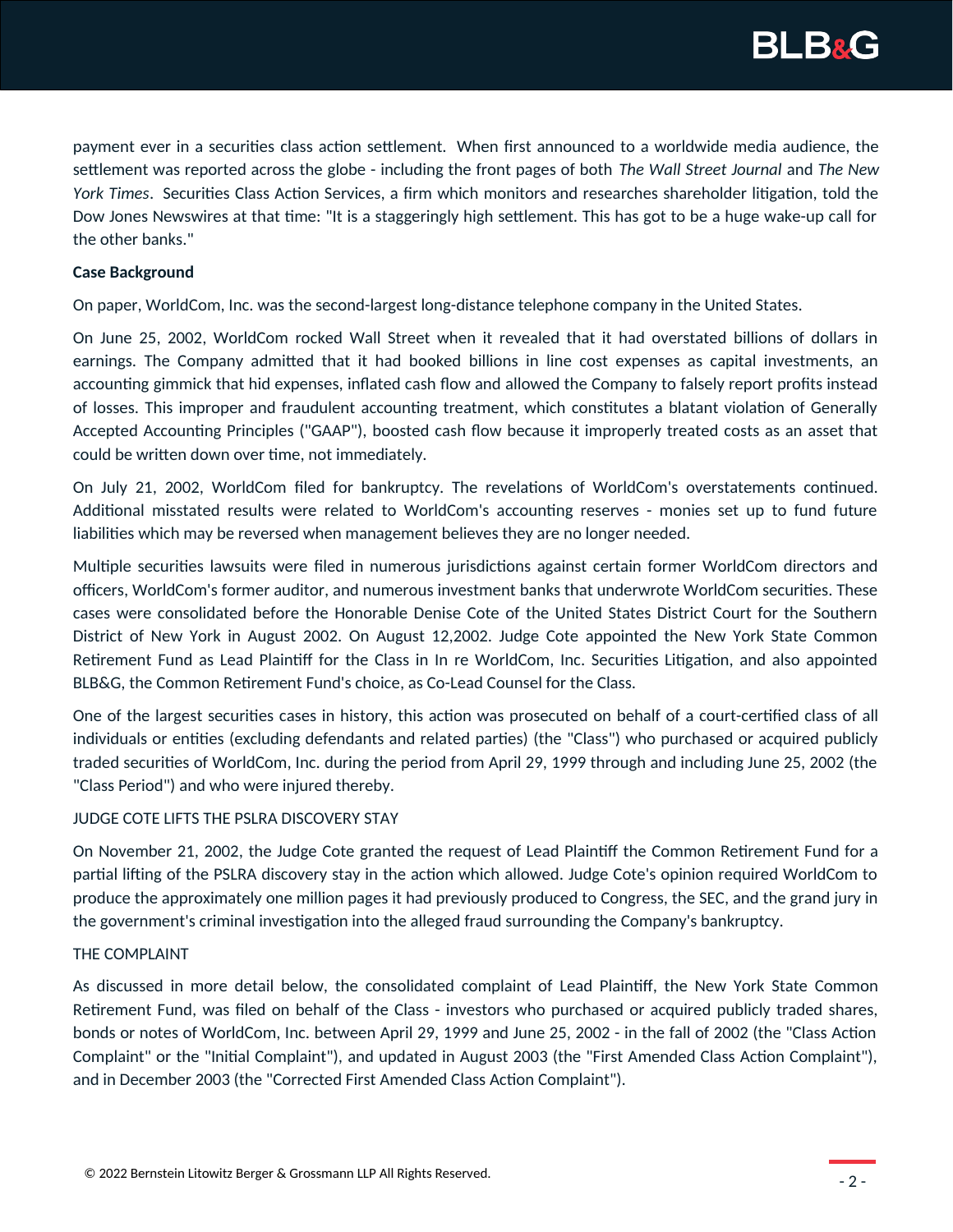

The Class Action Complaint was filed on October 11, 2002 and asserted on behalf of the Class claims for violations of federal securities laws against members of WorldCom's Board of Directors and/or senior executives, including former CEO Bernard J. Ebbers, former CFO Scott D. Sullivan, former Controller David F. Myers, and former accounting supervisor Buford Yates; investment banks which acted as WorldCom's underwriters and financial advisors during the Class Period, including Salomon Smith Barney, Inc.; Jack Grubman, a former Salomon Smith Barney telecommunications analyst who issued numerous analyst reports about WorldCom during the Class Period; and Arthur Andersen LLP, which acted as WorldCom's auditors during the Class Period, Andersen's former partners Melvin Dick and Mark Schoppet and two entities affiliated with Andersen. WorldCom is not a defendant in this action because it is in bankruptcy. For a list of all current defendants in this action, click on Parties .

On December 13, 2002, certain defendants moved to dismiss either all or parts of the claims asserted against them in the Class Action Complaint. On January 24, 2003, Lead Plaintiff filed its opposition to defendants' motions to dismiss. On May 19, 2003, Judge Cote denied, in major part, those defendants' motion to dismiss the Class Action Complaint, finding that the Complaint for the most part adequately pleaded claims asserted therein, and granting Lead Plaintiff leave to re-plead certain dismissed claims. On June 24, 2003, the Court denied the separate motion to dismiss the Class Action Complaint filed by Arthur Andersen LLP and granted motions to dismiss brought by Arthur Andersen (United Kingdom), Andersen Worldwide Societe Cooperative, and former Arthur Andersen partners Melvin Dick and Mark Schoppet.

On August 1, 2003, Lead Plaintiff filed the First Amended Class Action Complaint on behalf of the Class. The First Amended Class Action Complaint re-pleaded with more specificity or corrected certain factual allegations against certain defendants. On September 5, 2003, the Salomon Defendants (Salomon Smith Barney, Inc., Citigroup, Inc., and Jack Grubman) and the Audit Committee Defendants (James Allen, Judith Areen, Max Bobbitt and Francesco Galesi) moved to dismiss the Amended Complaint; the other defendants did not move against the Amended Complaint. On October 24, 2003, Judge Cote denied Salomon's motion to dismiss the Amended Complaint finding that Lead Plaintiff adequately pleaded claims against the Salomon Defendants. On December 1, 2003, Judge Cote granted the Audit Committee Defendants' motion to dismiss the Section 10(b) securities fraud claim asserted against them.

On December 1, 2003, Lead Plaintiff filed a Corrected First Amended Class Action Complaint to name six foreign affiliates of certain underwriter defendants as additional underwriter defendants in Securities Act claims arising from the May 2001 public offering of WorldCom's bonds. The Corrected First Amended Class Action Complaint also clarifies the relationship between defendants JP Morgan Chase & Co. and JP Morgan Securities, Inc.

The Complaint alleges that WorldCom and others disseminated false and misleading statements to the investing public regarding the Company's earnings and financial condition, artificially inflating the value of WorldCom's securities, in violation of federal securities laws. WorldCom accomplished this fraud, in part, by manipulating and, later in the class period, fabricating its accounting, in violation of generally accepted accounting principles.

The Complaint further alleges a nefarious relationship between Salomon Smith Barney and WorldCom, carried out primarily by Salomon employees involved in providing investment banking services to WorldCom (most notably, Jack Grubman, Salomon's star telecommunications analyst), and by WorldCom's former CEO and CFO, Bernard J. Ebbers and Scott Sullivan, respectively.